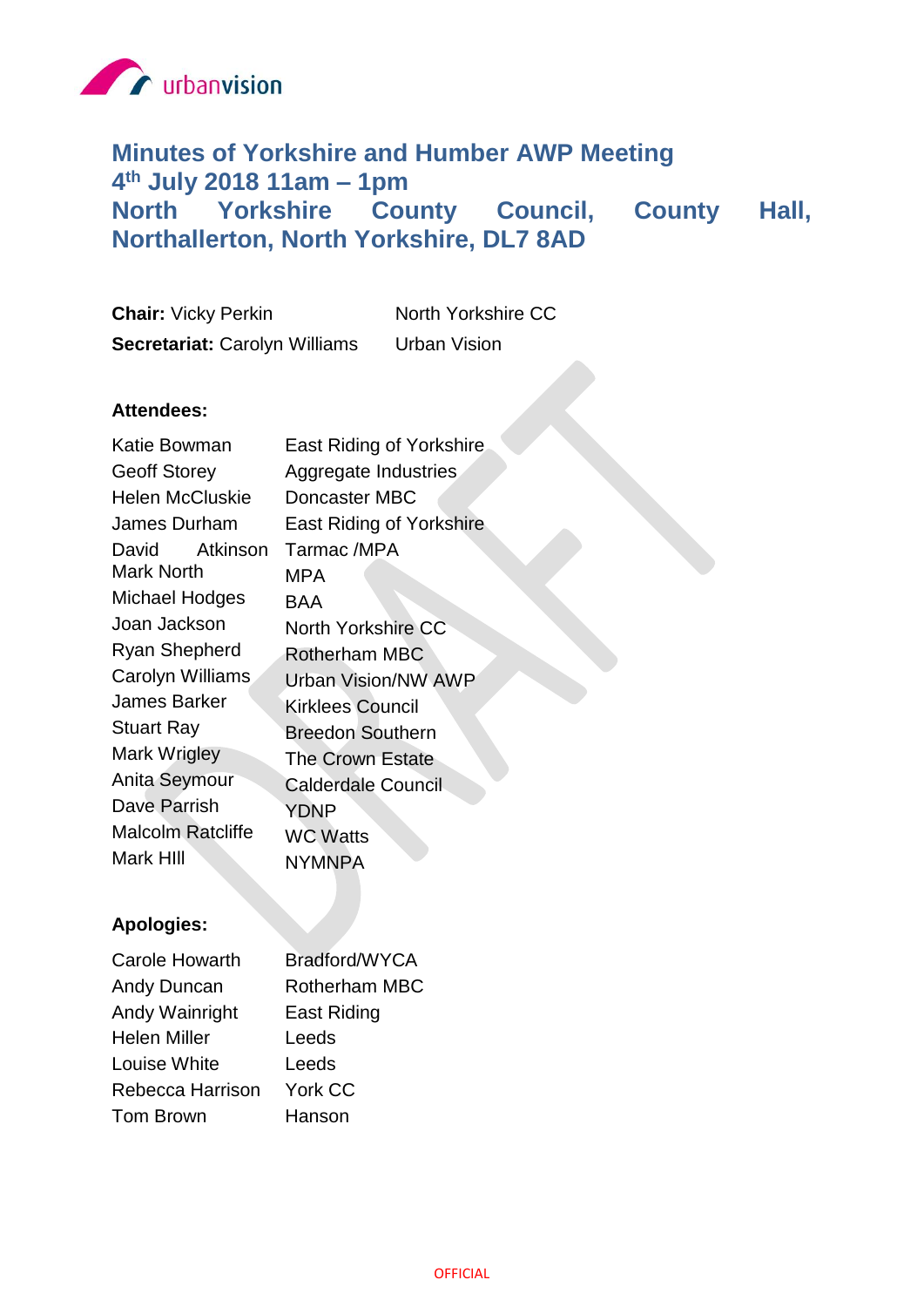| <b>Item</b> | <b>Description</b>                                                                                                                                           |
|-------------|--------------------------------------------------------------------------------------------------------------------------------------------------------------|
| 1.          | Introductions and apologies                                                                                                                                  |
| 2.          | Minutes and actions of last meeting                                                                                                                          |
| 3.          | AM 2018 – Discussion of Draft report                                                                                                                         |
| 4           | Progress on Local Aggregate Assessments (2017 data)<br>Ratification of NYCC LAA and East Riding LAA                                                          |
| 5.          | NCG/ National Secretaries Meeting update.<br><b>National Guideline Figures</b><br>$\bullet$<br>NPPF and minerals planning and the role of AWP's<br>$\bullet$ |
| 6.          | MHCLG and the next 4 yearly aggregates survey                                                                                                                |
| 7.          | Progress on development plans                                                                                                                                |
| 8.          | Crown estate update                                                                                                                                          |
| 9.          | Industry update                                                                                                                                              |
| 10.         | MPAs update                                                                                                                                                  |
| 11.         | <b>AOB</b>                                                                                                                                                   |
| 12.         | Date of next meeting                                                                                                                                         |

#### **1) Introduction and apologies**

Vicky Perkin (VP) – Welcomed everyone to the meeting and invited Any Other Business to be discussed at the end

#### **2) Minutes and actions of last meeting**

VP – Invited comments. One amended was noted for p7, the minutes where then accepted as an accurate record.

#### **3) Draft AM2018**

Carolyn Williams (CW) – provided a summary of the 2018 report and highlighted areas where information/input was required by relevant authorities.

Mark North raised concern that the AWP AMR states in Paragraph 1.3 that the AWP is required to consider if the area is making full contribution to meeting both national and local aggregate needs. He would like a health warning that the AMR does not necessarily provide a full picture. The LAA's are looking only at 10 yr. averages for estimating future demand and there is concern that this is not good enough.

CW mentioned that the same comment had been made at the EM AWP. The discussion took place around the lack of information on movements of where material is going to which makes this requirement hard to deliver without input at the national level which will require commitment to update the national figures and commission a new 4yearly survey. VP commented that there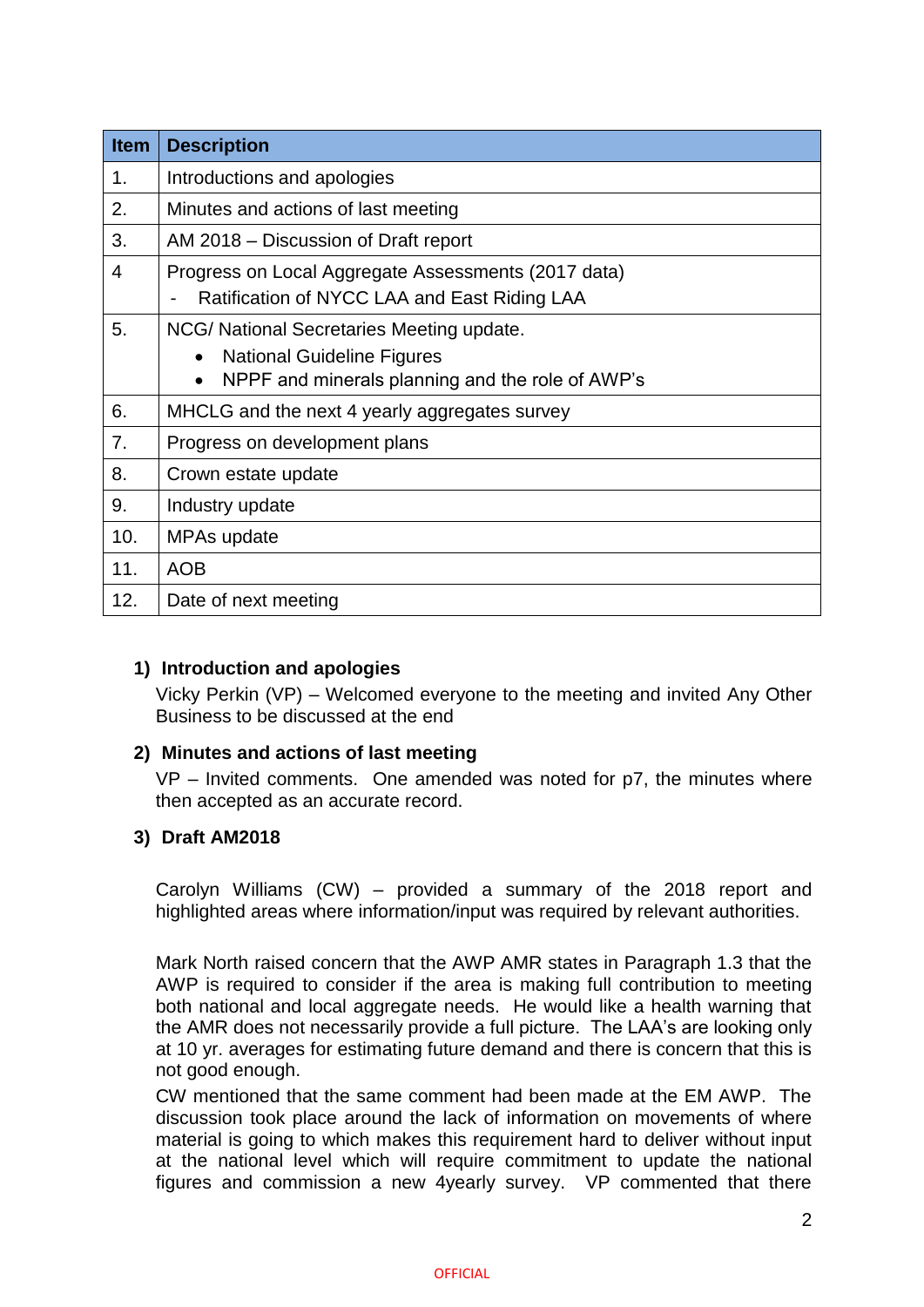needs to be consistency across the country in the way AWP AMRs report information and how LAAs are prepared. This would need to be agreed at the national level. Geoff Storey (GS) stated that MHCLG do not have the in-house capability to produce any new figures.

MN commented that the case needs to be made to MHCLG to update the national figures. It was agreed by all present that the national figures are out of date and as such, without MHCLG taking steps to update these, it is not possible to know if we are currently making a contribution to national need.

James Barker (JB) commented that the AWP's need to show that DtC is working.

MN requested that the conclusion to the AMR be expended to cover national requirements and note that this is difficult without knowing what the future demand will be. The report could state the need for new figures. It was agreed that new text would be added to reflect this.

Malcolm Ratcliffe (MR) mentioned that the WCLAA looks at consumption. It has information on how much is being consumed in the region. LAAs could benefit from adding this information in. MR commented that S&G is now travelling further due to local a shortage which is not sustainable; therefore we cannot assume the region is meeting local needs.

Dave Parish (DP) reiterated the need for a new 4 yearly survey, but MN said there is currently no indication this will happen and BGS have not been allocated funding to undertake this work.

**Action: CW to include new text to the conclusion of the report.**

#### **4) Progress on Local Aggregate Assessments (2016 data)**

Humber LAA was on the table for ratification. This has been consulted on. WY had requested some clarity on supply areas as this is useful for understanding cross boundary movements. These comments had been addressed and LAA was ratified.

NYCC 2017 (2016 data) was presented for approval. A change was noted for one quarry which is active not mothballed (Barton/Ducket). The LAA was ratified by the AWP.

Remaining LAAs for this year where discussed, with most expected for early autumn for consultation with the AWP.

**Action: MPAs to prepare and send out LAAs for consultation by October**

#### **5) NCG/ National Secretaries Meeting update**

A national secretaries and chairs meeting is planned for the 18<sup>th</sup> October. This was not proposed to be expanded further to invite other groups as this would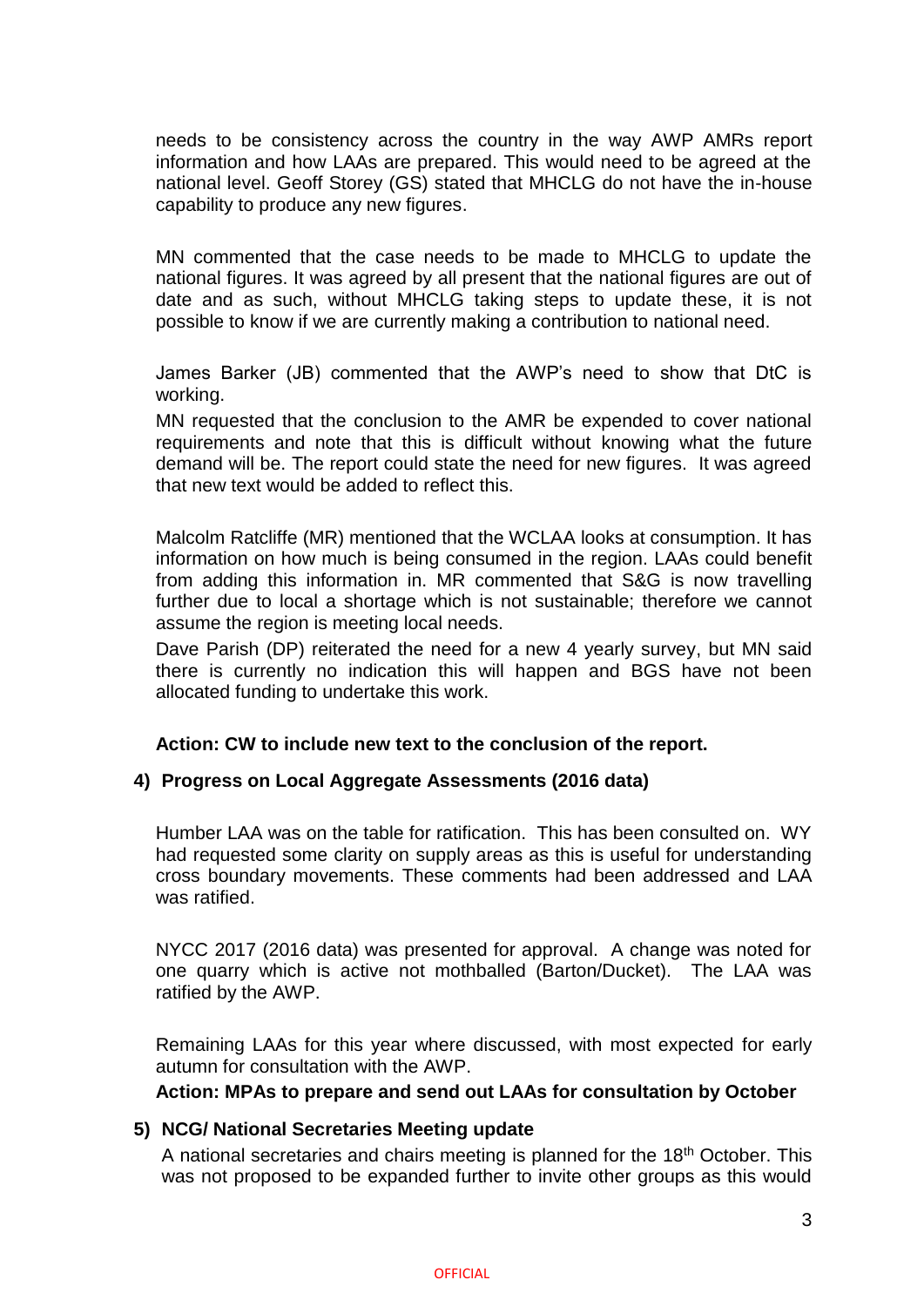step in to the remit of an NCG. If anyone has any issues to raise for discussion at the meeting they are to contact VP/CW.

MN noted that NPPF was expected toward the end of July. NPPF came out late July post the end of the meeting.

**Action : Any topics to be raised at the national secretaries and chairs meeting to be sent to VP & CW prior to 11th October.**

#### **6) MHCLG and the next 4 yearly aggregates survey**

No update provided. DP reinforced the point made earlier that we need this report. Without it the AMR cannot broaden to look at supply into other areas.

#### **7) Progress on development plans**

NYCC – the plan was submitted Nov 2017 with hearings Feb through to Apr. May need a further hearing session following the consultation on shale gas. The responses are back in this and awaiting a decision by the Inspector as to whether an additional hearing session is needed. Hoping autumn for main mods consultation. An extra session consultation was held following the Ministerial Statement in May and Select Committee Report on Planning Guidance for Fracking.

GS commented that shale gas policies are having an impact on Minerals Plans and questioned should they be dealt with separately? This issue is holding up the development of minerals plans in some areas.

Calderdale – Publication draft Plan expected  $10<sup>th</sup>$  August to  $24<sup>th</sup>$  September, with submission planned for December.

Kirklees – EiP started Oct 2017, this included M&W which were heard at session in January 2018. Inspector has concluded sessions on Minerals and no issues of concern on minerals raised by the Inspector. Modifications on other matters out for consultation in autumn. If found sound, adoption would be early 2019.

Rotherham – All plans adopted, local plan currently up to date.

Doncaster – Informal consultation on Draft Policies and Proposed sites is e=ready to go, then will look to move to formal consultation with submission 2019

East Riding & Hull – Submission 16<sup>th</sup> July with EiP hopefully in autumn 2018 and adoption 2019.

YDNP – Plan was adopted in 2016. No proposals to review the plan to incorporate new areas in Cumbria yet.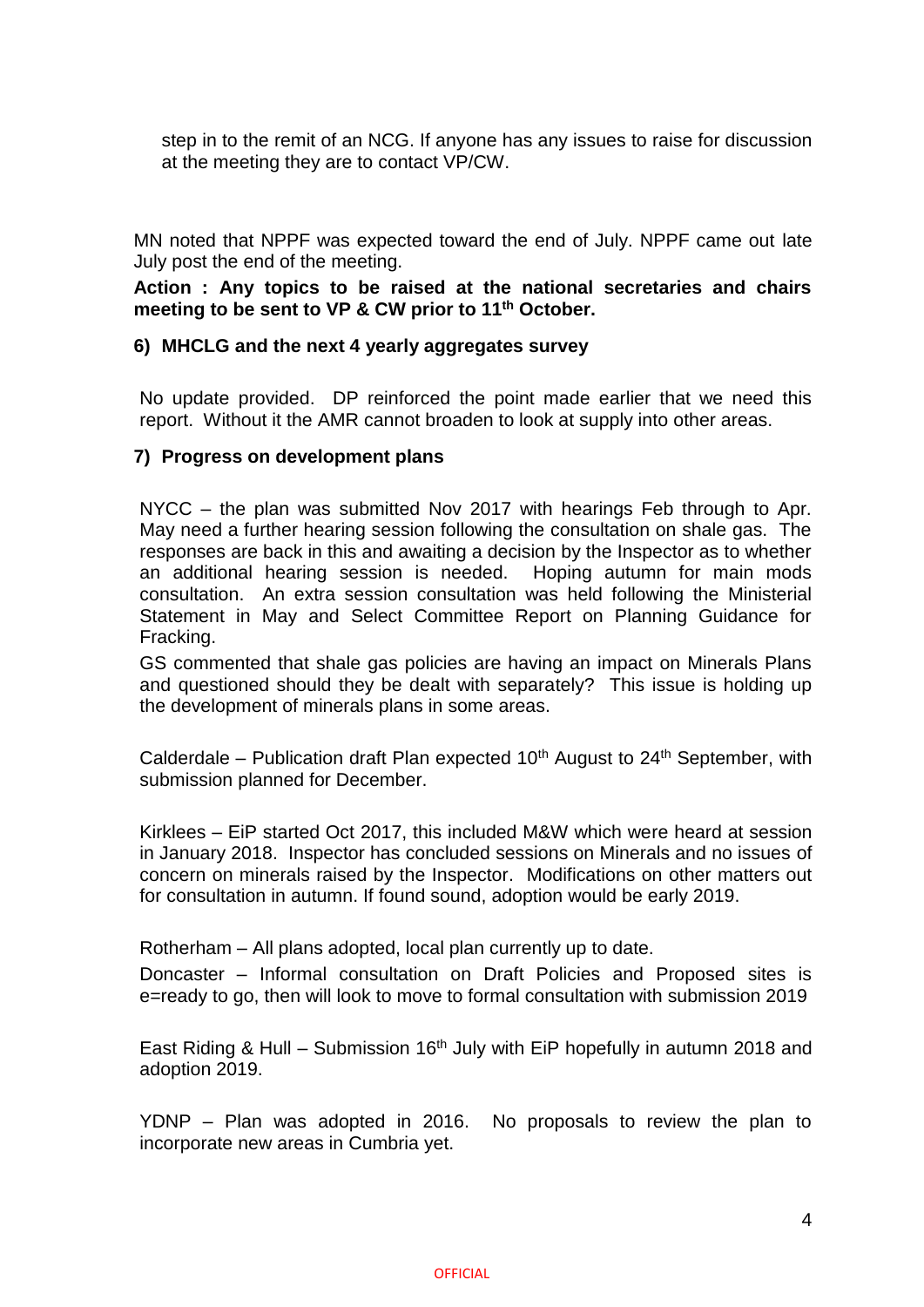# **8) Crown estate**

Update circulated with meeting details detailing amount of material dredged, of which most went to aggregate in 2017. There was a new round of tenders for marine dredging in 2018 which received a lot of interest. Bids are required by October which will then be assessed for new agreements by July 2019.

# **9) Industry update**

MN – MPA update was circulated with meeting details. The MPA are also launching a minerals strategy next week and the BEIS minister will be attending. MN to circulate when published.

David Atkinson (DA) noted that there has been a permission granted for 11.3mt at Killerby which is a replacement site for Scorton. Implementation is expected spring 2019.

GS brought the issue of dewatering to the meeting, specifically the issues around European protected sites. As a result of this, dewatering consents may not get approval. The EA are consulting on the process currently. The proposals will affect all permissions where extraction of reserves affects dewatering near HRA sites. MR noted that new consents will be time limited to 15 years which may impact investment form industry for long term future sites.

Issues noted on this in Calderdale and also for the Potash site in NWMNP.

GS commented operators will need to lodge valid applications to dewater existing sites to existing approved levels. There is a 2 year time frame in which to submit applications, if don't do this then sites cannot be worked. MN noted that if you miss the 2019 deadline then operators will need to go through the full application process. This is noted as something which could impact on future supply.

GS also noted that they are spending time defending applications against housing provision which is impacting on existing a future mineral sites and depots.

#### **10)MPA's update**

NA, nothing more to add to earlier discussions.

#### **11) AOB**

Joan Jackson (JJ) Asked for any good examples of safeguarding guidance in 2 tier areas. Lancashire CC was noted as one example.

MN noted that the agents of change principle is now in the London Plan and the NPPF. This requires the developer to protect the existing use and design their development to not impact on its existence going forward. It was noted by GS that Blackburn with Darwen have refused planning permission on this basis recently, but there is still issue in Lancaster around safeguarded resources near quarries.